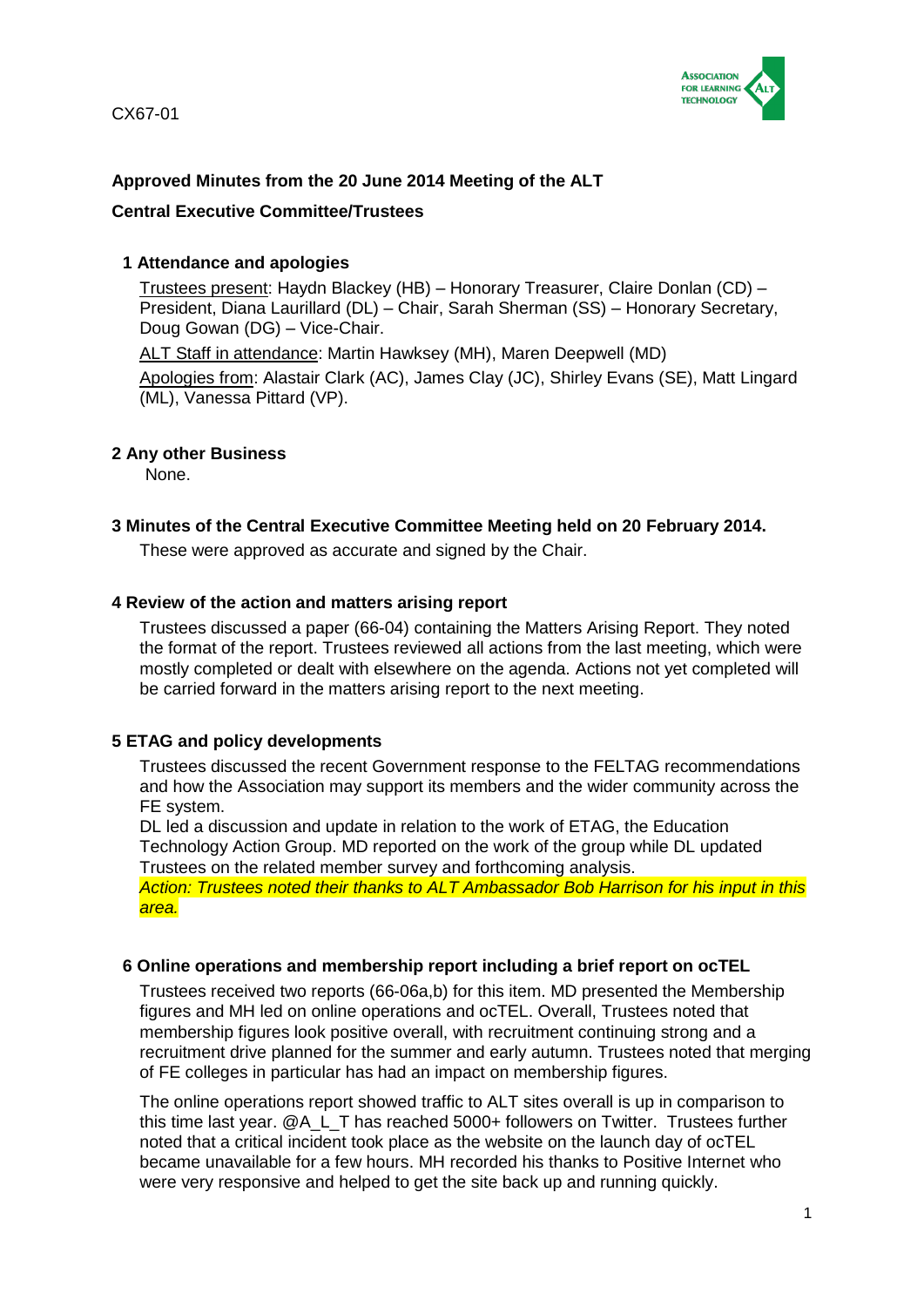

ocTEL:

Report from MH. ocTEL had 1000+ registrations from across sectors and created a comparable amount of activity to last year. Experimentation with digital badges, may lead? to ALT becoming a Mozilla Open Badge issuer. Live sessions attracted very good audiences throughout. Initial feedback has been very positive. Further analysis and evaluation will follow. Trustees and MD recorded their thanks to the staff team, volunteers and MH in particular for leading ocTEL and its successful run in 2014.

## **7 Finance**

## 7.1 Annual account and report

HB introduced the near-final draft (66-07a) of the annual accounts and annual report. HB reported that ALT has achieved an overall positive outcome for the last financial year, taking into account £32,500 of outgoing unrestricted funds from the OLP bequest. While projects supported the overall work of the Association, the unrestricted funds have performed in line with expectations. HB noted that the auditors have concluded their work and have identified no causes for concern. HB also noted his and Trustees thanks to MD and team for managing the last financial year successfully.

*Action: MD to send invites to trustees who are not present to raise any questions; Action: Trustees approved the draft accounts and delegate to GPC final approval of final accounts and signing of letter of recommendation.*

## 7.2 Quarter 1 reports for 2014/15

HB also presented reports (66-07b) for the first quarter of the current financial year. The reports were generated by the new financial systems and follow a similar format to previous reports. HB noted that overall financial operations proceeded in line with expectations in quarter 1.

## **8 Confidential: Trustee working group**

## **9 Chief Executive's Report**

MD presented the Chief Executive's report (66-09), which was noted overall with the following items and recommendations separately discussed:

1.1 Research strategy: Trustees approved the updated version of the Research Strategy and agreed to have a focus on research and impact at the October meeting of all operational committees. Action: MD to progress;

1.2 Survey about Learning Technology: Trustees approved the approach outlined and SS volunteered to work with ALT staff to update the existing survey accordingly. Action: MD to seek additional volunteer and progress;

2.1 ILTA MOU: CD volunteered to join the ILTA Steering Group;

- 5 Confidential: Ambassadors
- 9.2 Confidential: Team restructure

Trustees also discussed the updated from MD and ML on Research in Learning Technology and look forward to receiving a report on further developments at the next meeting. Also considered was progress made in relation to projects and Trustees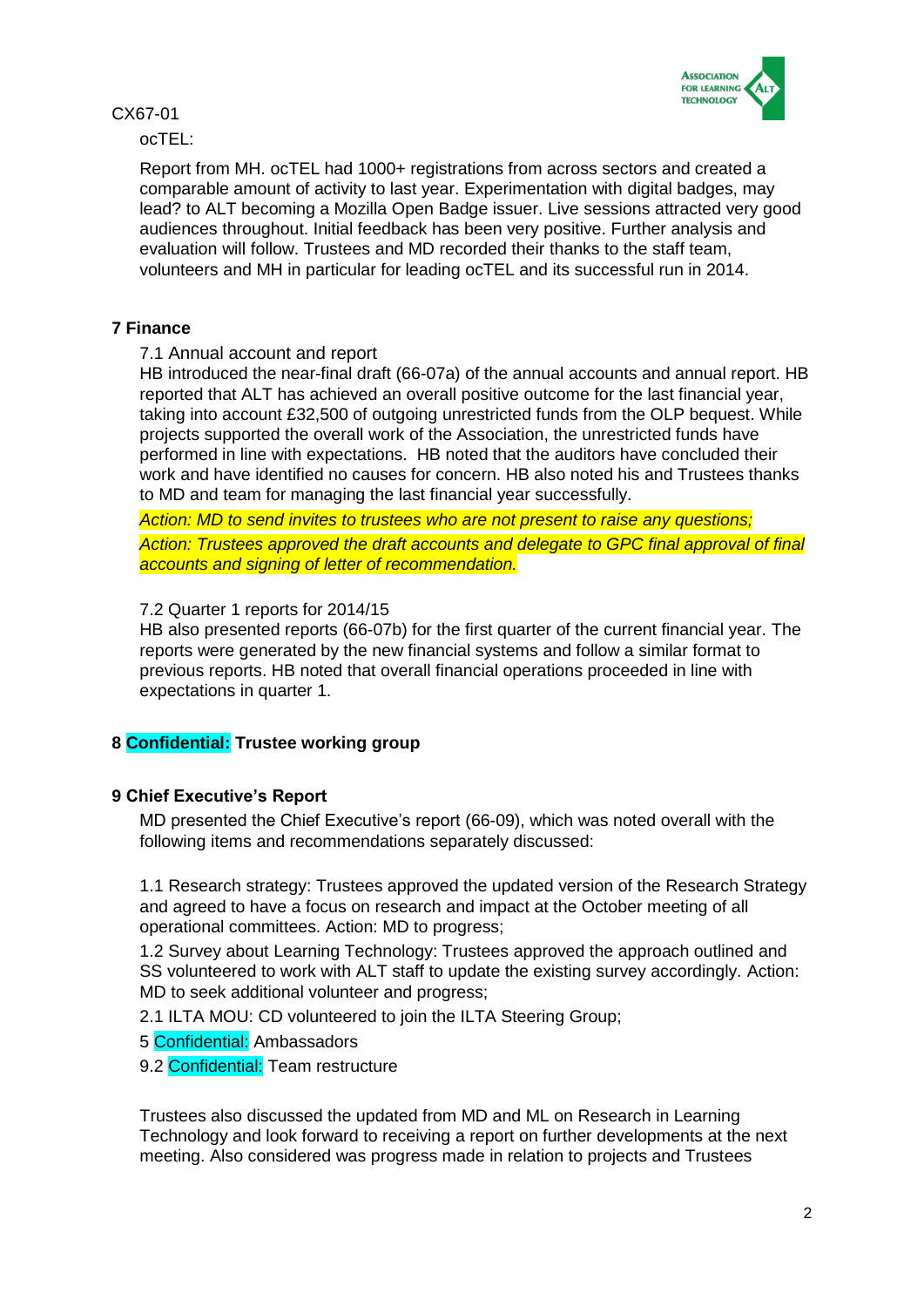

suggested a brief additional report per project including learning points and how it has contributed to ALT's overall aims to be introduced.

*Action: MD to lead initially on new project reports.*

The risk register and management of risks was reviewed and approved by Trustees.

#### **10 Annual conference**

Trustees reviewed a progress report of the annual conference with comments from MD and MH. It was noted that there is good progress across all areas and that there are currently no issues to be addressed.

Confidential: Co-Chairs for 2015 annual conference

#### **11 Operational Committees**

The Chairs of Operational Committees provided individual updates from their recent meetings as follows:

11.1 Communication and Publications Committee – met 7/5/2014

Trustees noted ML's earlier report and the minutes from the meeting, in particular the discussion of research within the committee's remit.

11.2 Further Education Committee – met 6/6/2014

Trustees noted the active engagement of the committee in the recent ETAG work and related activities including FE day at the annual conference. The minutes were noted without further comment.

11.3 Membership Development Committee – met 7/6/2014

Trustees noted the minutes of the meeting and in particular progress made by the newly established working groups. Trustees formally noted their thanks to SE for her leadership and engagement with the committee during her tenure as chair and further noted the need for appointing a new chair for the committee at the convening meeting.

*Action: Trustees to appoint chair at the convening meeting. Action: MD to ensure the updated research strategy is circulated to all operational committees.*

#### **12 Trustee elections and AGM**

A short report was presented by MD to update Trustees on upcoming elections and preparations for the AGM. Trustees also discussed the updating of the current rule regarding attendance at Central Executive Meetings to reflect engagement that takes place in other ways. Trustees agreed that in the first instance, active engagement with the work of a relevant committee should be considered in addition to attendance at meetings when reviewing participation of an individual Trustee or member.

#### **13 Any other business**

None was identified at the start of the meeting.

#### **14 Dates of next meetings**

Trustees noted upcoming dates: 20 November 2014 (London), 19 February 2015 (tbc). The convening meeting will take place following the AGM on Tuesday, 2 September at the University of Warwick.